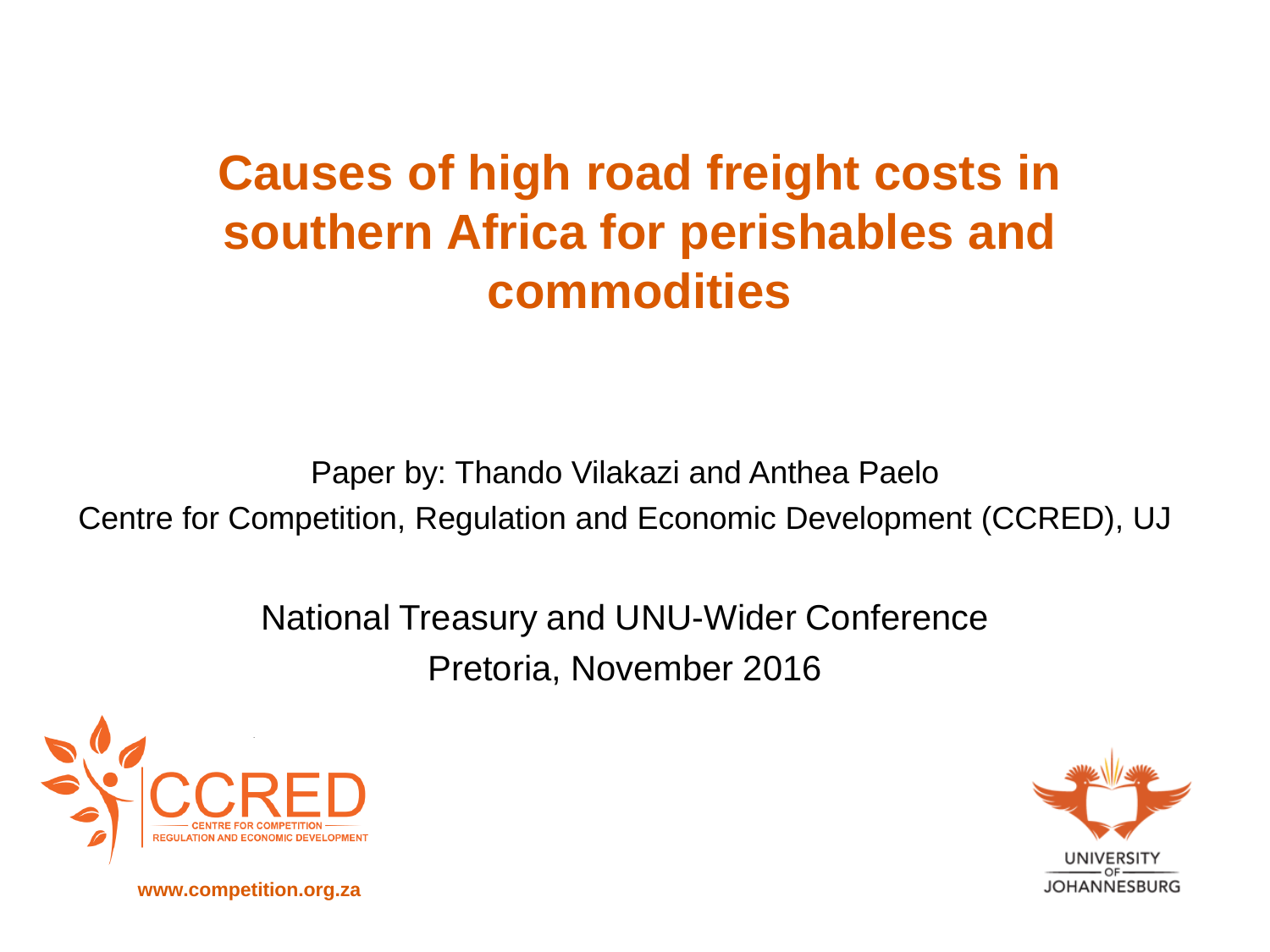Rationale: Transport central to integration of regional markets, what is the state of competition & constraints in road transport?

- Rapid income, consumption and urban growth in key hubs food products, perishables, light manufactured goods
- Focus on the transportation of goods from areas of production to areas of consumption growth *within* the southern African region
- Road is primary mode ~>70% of goods transport in Africa, 78% SADC trucks from SA
- Gaps in the literature on transport of perishables, & outdated

#### Research methodology

- Firm-level study of the nature of competition between transport operators prices, costs, key players, regulation, changes over time
- Focus on transport between growth hubs on N-S corridor Lilongwe, Lusaka, Johannesburg, Harare, Maputo
- 32 interviews in Malawi, SA, Zambia, Zimbabwe truckers, agents, agencies, associations, retailers and secondary data

#### Key findings

- Border delays, lack of return loads & low levels of competition increase rates
- Refrigerated transport: concentration and lack of return loads drive rates
- Export rates from SA 30-50% higher than on return leg i.e. rates could be halved!
- Border delays cost  $\sim$ \$13-20/ton (\$400-600/day)
- Lusaka-Johannesburg became more competitive regulation, competition matter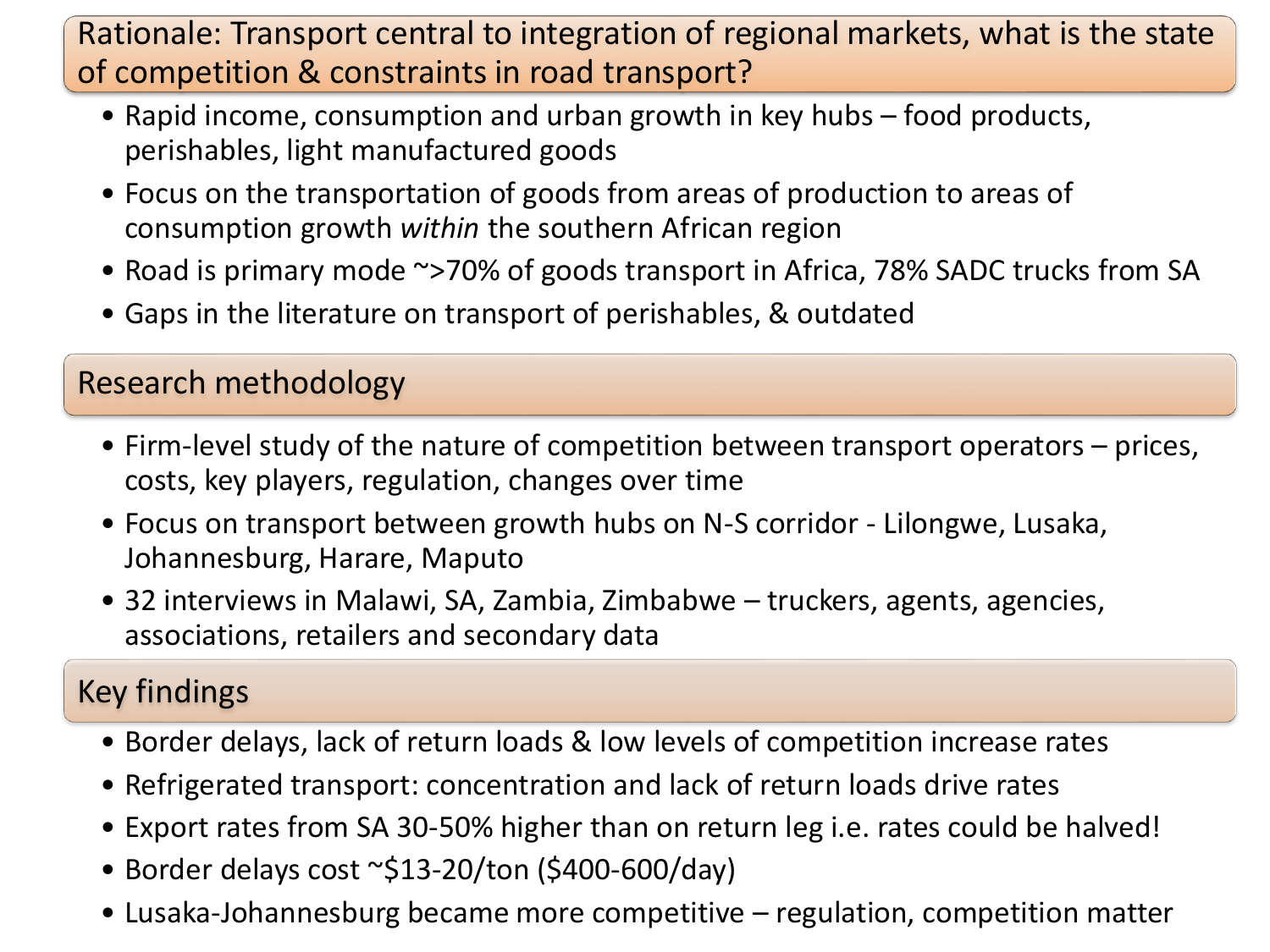#### **Causes: Imbalance of trade flows**

- Infrastructure not a constraint on trunk routes
- **Trucks are returning empty** on import leg back to SA, factored into transport rate
- Massive opportunity but lack of output in e.g. Malawi and Zimbabwe
- Export rates from SA are **30-50% higher** than on return leg
- **Jhb to Lusaka has come down around 25%** between 2014 and 2015/16, more competitive with loads in both directions
	- Number of Zambian trucks up significantly
	- Rivalry between SA, Zambia, Zimbabwe truckers
- Import leg to SA reflects a benchmark (lower) rate for transport that ought to pertain in the market
	- Accounts for all costs at least, less cost of delays
	- Efficient benchmark estimated at **\$0.04 per ton per km** (per tkm)
		- International comparators, Jhb-Cape Town, lower end of Zambia rate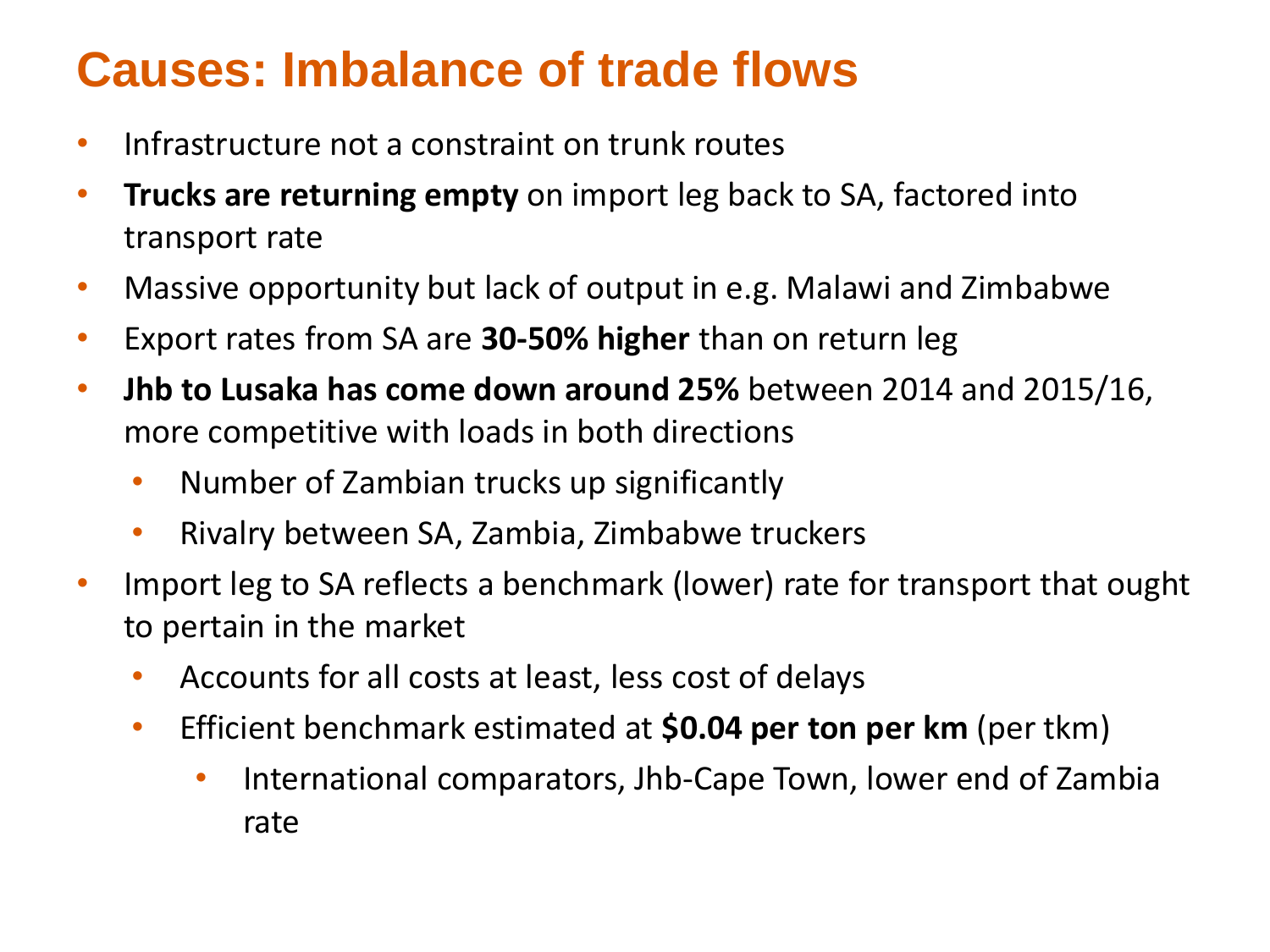## **Non-refrigerated rates, 2015**

| <b>Route</b>            | <b>Distance</b><br>(km) | <b>Export rate</b><br><b>(S)</b> | Import rate<br>(\$) | <b>Average rate</b><br>$(S/ton/km)$ &<br>[range] |
|-------------------------|-------------------------|----------------------------------|---------------------|--------------------------------------------------|
| Lusaka – Harare         | 495                     | 1500                             | 1800                | $0.11$ [0.10-0.12]                               |
| Lusaka – Johannesburg   | 1576                    | 1800                             | 3660                | $0.06$ [0.04-0.08]                               |
| Lilongwe – Johannesburg | 1863                    | 2100                             | 3950                | $0.06$ [0.04-0.08]                               |
|                         |                         |                                  |                     |                                                  |

- Lusaka-Jhb down from around \$160/ton (2013/4) to \$120/ton (2015/6)
	- Cross-border rivalry
	- 1-Stop Border Post at Chirundu (from 2009) yielding results around 2013
	- Pro-competitive regulation bilateral common permits, lifting duty on truck imports, deregulation for private participation in 2000s
	- More two-way loads on dry and bulk goods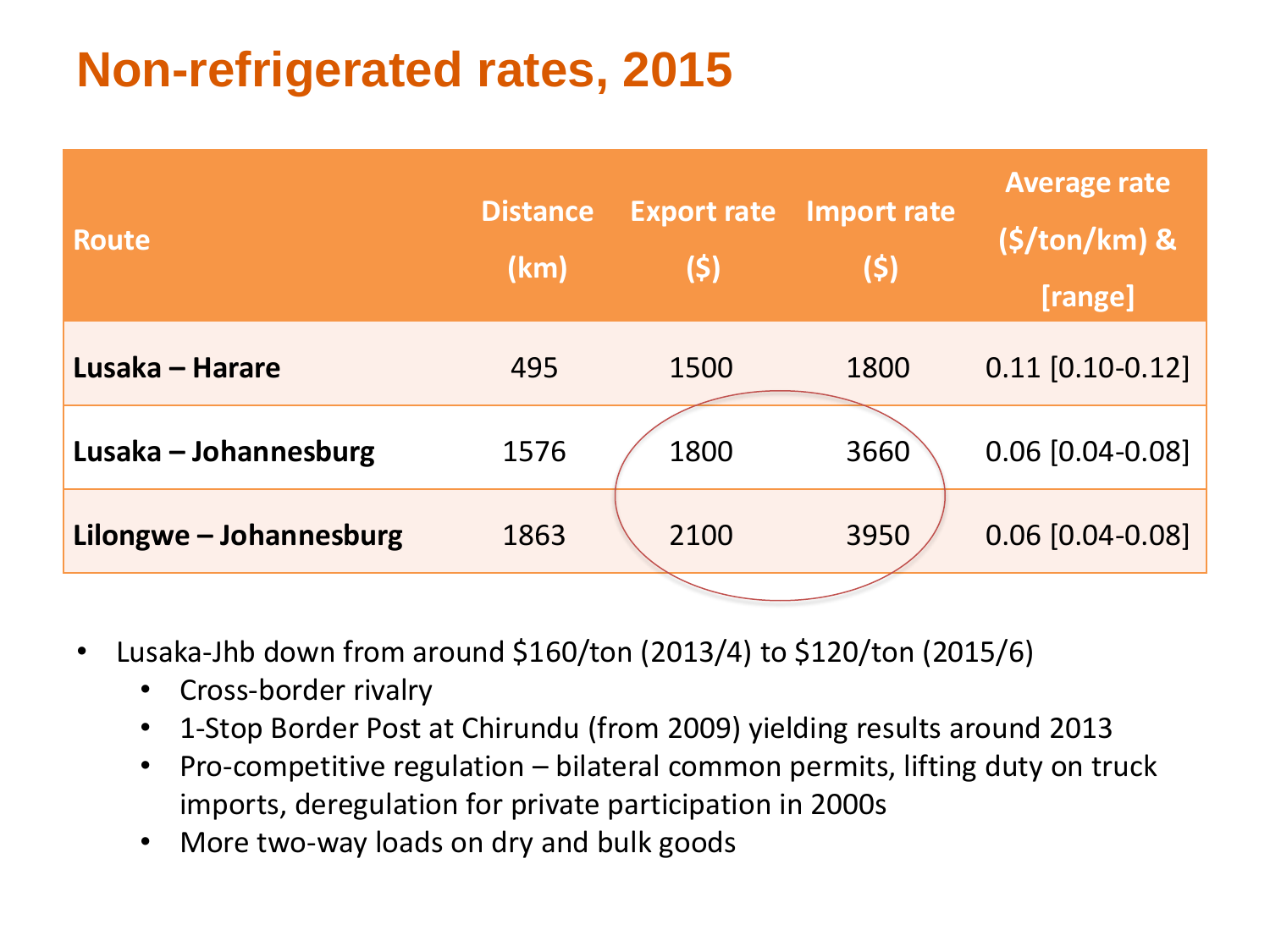#### **Causes: Cost of delays**

- Estimated cost of border delay is **\$400-600/day** (around \$13-20/ton)
	- So 1-day delay on a trip charged at \$80/ton from Jhb to Harare is 25% of rate
- Basics: clearance systems between countries (e.g. ASYCUDA) not interoperable
- Compared to 5 years ago:
	- Still taking 2-3 days through Beitbridge,
	- Chirundu (better than 10 years ago but room for further improvement)
- Processes are electronic (for about three years now)
- BUT internet-based systems rely on electricity and connectivity but Chirundu OSBP high power outage rate, and not open 24 hours/day
- Pre-clearance Clearing for perishables much faster and can move from Jhb to Harare < 1 day – suggests it can be done for commodities?
- Inconsistencies Zambia did not offer preferential clearance for reefers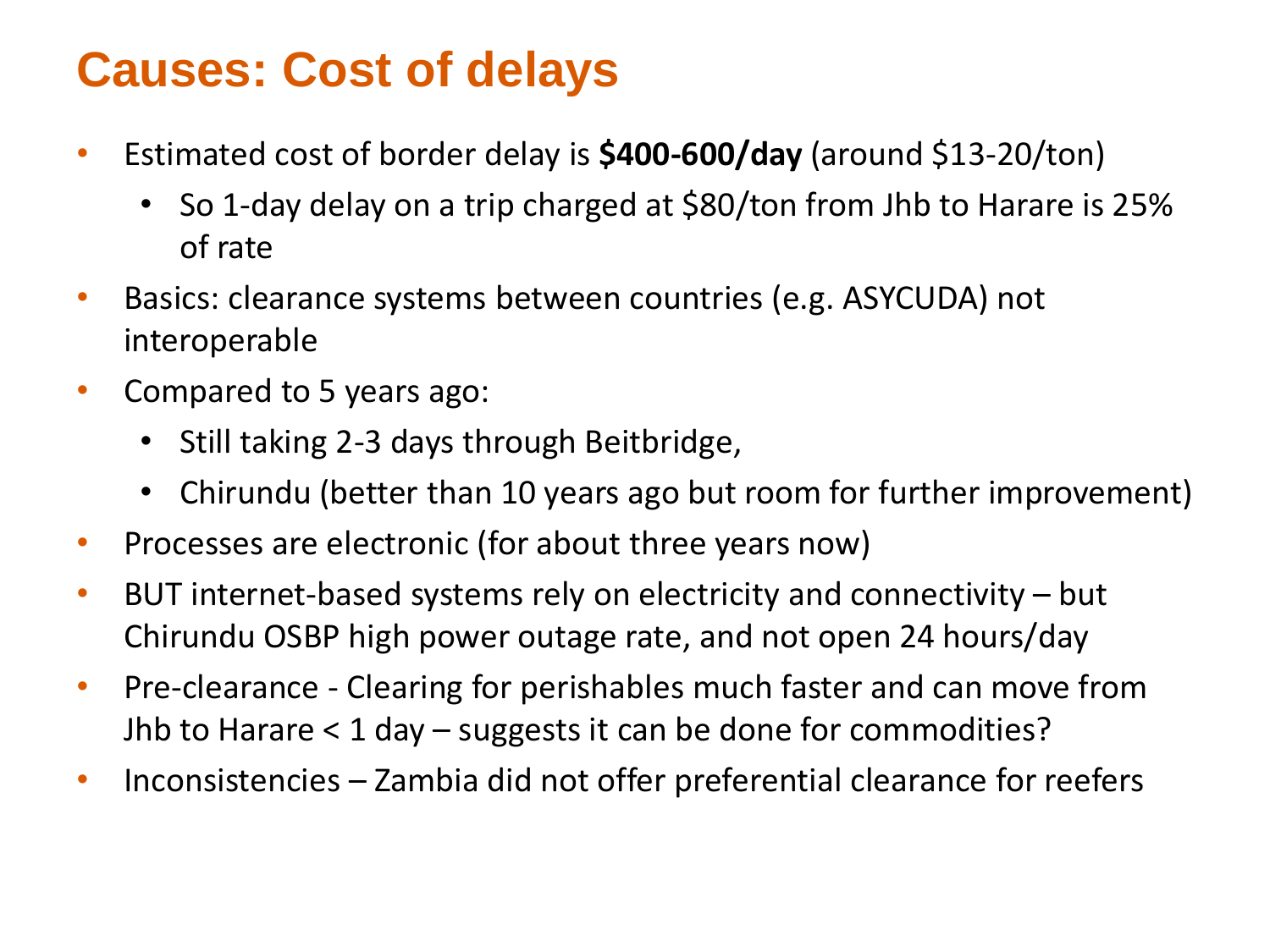#### **Causes: Fuel, agents, competitive dynamics**

- Fuel price differentials between countries (linked to exchange rates also)
	- Fuel is ~50% of trucker operating costs, local regulation matters (Malawi 30% higher)
	- Relative competitive position of e.g. Malawi truckers directly affected by higher costbase vis-à-vis South African and Mozambican transporters
- Role of agents/forwarders
	- Collusion at industry association level at least Zimbabwe, Malawi, possibly region-wide
	- BUT only 10% of total rate to client is agent/broker commission…so less important?
	- More important is that agents control key loads and subcontract to truckers but should mean lower rates? No, if agent keeping the extra margin rather than passing through
		- But trade-off is efficiency and one-stop shop for client, which is very important
- Route specific dynamics (e.g. Moz vs Mal truckers; SA-Zim-Zam competition between truckers)
- Large transport companies and agents are multinational
	- Leverage reputation, technology, major contracts to ease transit constraints
	- Does the system favour large integrated logistics firms? Major retail groups?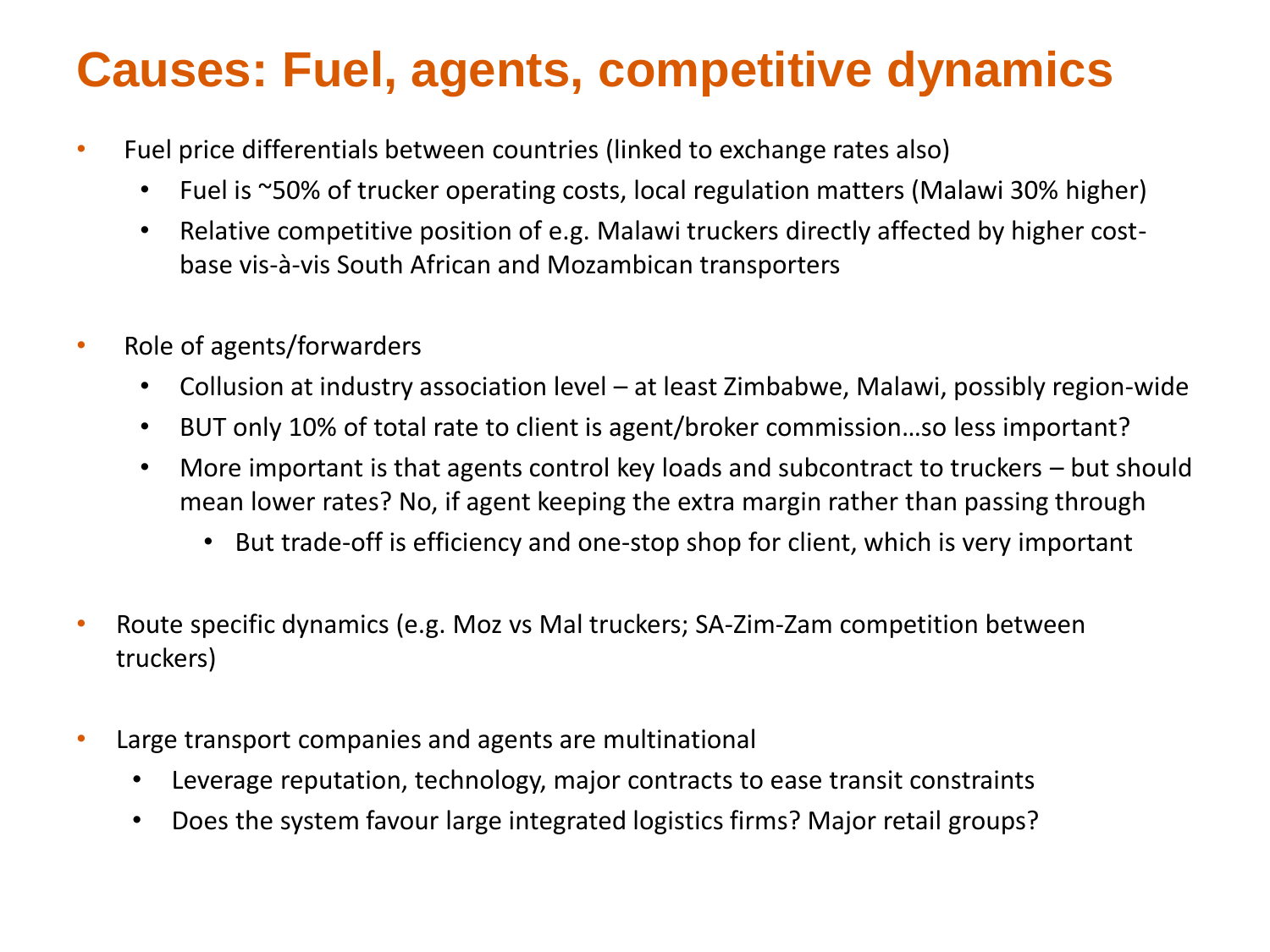# **And for diversified freight?**



- Highly concentrated
- Low levels of demand outside SA
- Control by major agents outside SA
- Requires related cold rooms, storage, IT
- Higher entry costs
- Higher risk
- Largely SA truckers
- High rates (double)
	- reflecting market power
- Jhb-CT benchmark at \$0.06 per tkm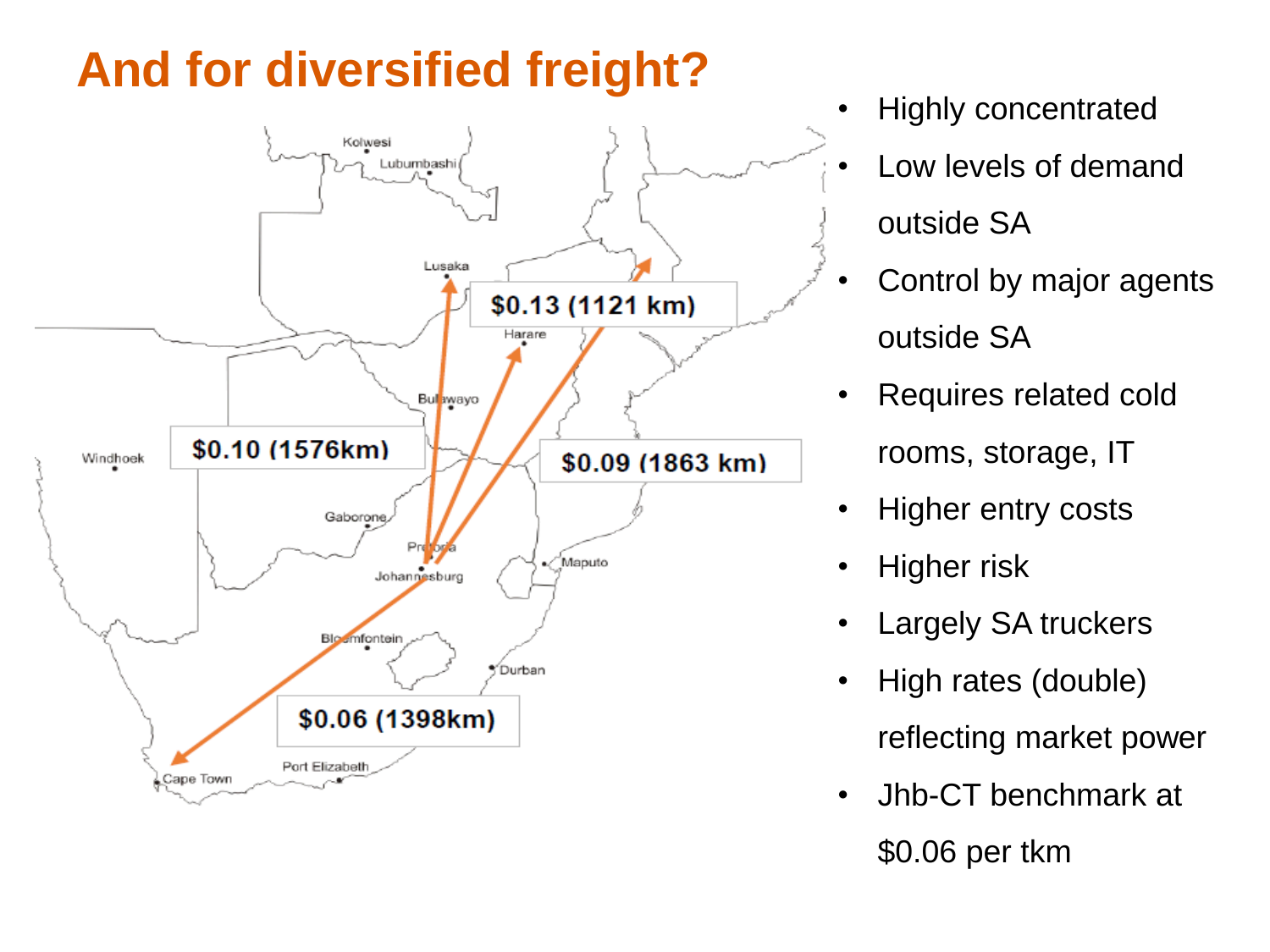## **And for refrigerated freight?**

- Food products exports from SA *within* supermarket value chains
	- > 90% of reefer trucks loads carried by SA truckers
	- Jhb to Harare around \$3100-4000/trip (compared to \$2500 on normal flatbed)
	- **Large regional contracts** such as for Mar Group with Shoprite (with Freshmark)
- **Niche market controlled by demand of major users** which have internalized transport or outsource to small subset of firms
	- Malawi ~4 players, agents manage contracts
	- **Lonrho in Zimbabwe fully integrated** to growing activities and crossborder transport for certain clients
	- **Imperial in SA fully integrated** to supply chain and stock management for major clients such as Astral, McCain
		- Largest **storage and cold room facilities**, & fleet
		- Rivals cannot compete on capacity